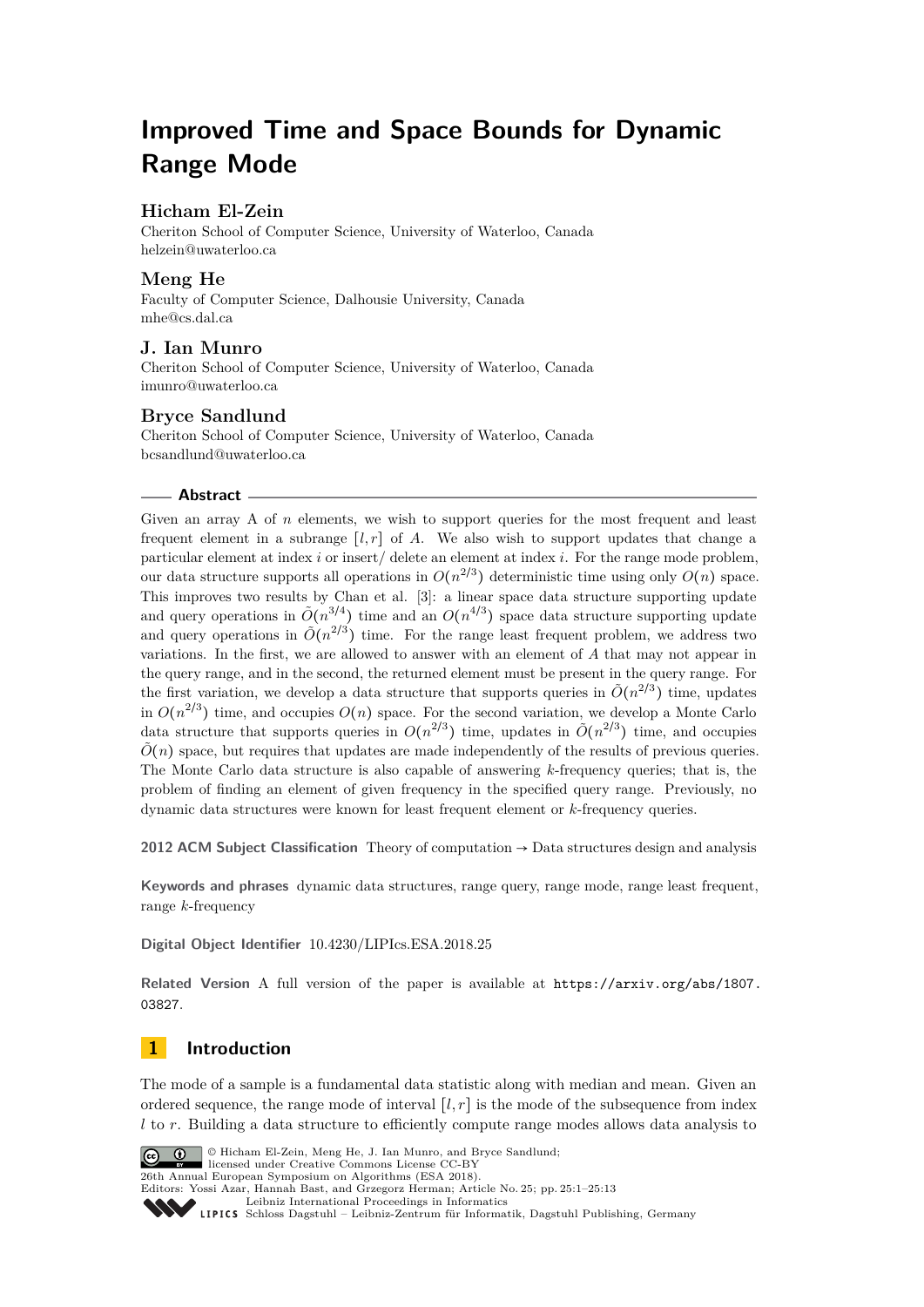#### **25:2 Improved Time and Space Bounds for Dynamic Range Mode**

| Query Type              | Query Time                                | Update Time<br>Space                  |                            |                              |  |
|-------------------------|-------------------------------------------|---------------------------------------|----------------------------|------------------------------|--|
| Sum                     | O(1)                                      |                                       | O(n)                       | trivial                      |  |
|                         | $O(\lg n)$                                | $O(\lg n)$                            | O(n)                       | $\left[15\right]$            |  |
| $\text{Min}/\text{Max}$ | O(1)                                      |                                       | O(n)                       | [9]                          |  |
|                         | $O(\lg n / \lg \lg n)$                    | $O(\lg^{1/2+\varepsilon} n)$          | O(n)                       | 5                            |  |
| Median                  | $O(\lg n / \lg \lg n)$                    |                                       | O(n)                       | $[2]$                        |  |
|                         | $O((\lg n/\lg\lg n)^2)$                   | $O((\lg n/\lg\lg n)^2)$               | O(n)                       | $\left\lvert 13\right\rvert$ |  |
| Majority                | O(1)                                      |                                       | O(n)                       | $\vert 7 \vert$              |  |
|                         | $O(\lg n / \lg \lg n)$                    | $O(\lg n)$                            | O(n)                       | [7, 10]                      |  |
| Mode                    | $O(n^{\epsilon}\lg\lg n)$                 |                                       | $O(n^{2-2\varepsilon})$    | $[14]$                       |  |
|                         | O(1)                                      |                                       | $O(n^2 \lg \lg n / \lg n)$ | [14]                         |  |
|                         | $O(\sqrt{n/\lg n})$                       |                                       | O(n)                       | $[3]$                        |  |
|                         | $\overline{O(n}^{3/4} \lg n / \lg \lg n)$ | $\overline{O(n^{3/4}\lg\lg n)}$       | O(n)                       | $[3]$                        |  |
|                         | $\overline{O(n^{2/3}\lg n/\lg\lg n)}$     | $\overline{O(n^{2/3}}\lg n/\lg\lg n)$ | $O(n^{4/3})$               | $\lceil 3 \rceil$            |  |
|                         | $O(n^{2/3})$                              | $O(n^{2/3})$                          | O(n)                       | new                          |  |
| Least Frequent          | $O(\sqrt{n})$                             |                                       | O(n)                       | [4]                          |  |
|                         | $\overline{O(n^{2/3}}\lg n\lg\lg n)$      | $O(n^{2/3})$<br>O(n)                  |                            | new                          |  |
| $k$ -Frequency          | $O(n^{2/3})$                              | $O(n^{2/3} \lg n)$                    | O(n)                       | new                          |  |

<span id="page-1-0"></span>**Table 1** Known static and dynamic range query upper bounds.

be conducted over any window of one-dimensional data. Techniques to answer such queries are relevant to the design of database systems.

The range least frequent problem can be seen as a low-frequency variant of range mode. Instead of searching for the most frequent element in an interval of the sequence, we query for an element that occurs the fewest number of times. We may either restrict our attention to elements that occur at least once in the query range or allow the answer to be an element that occurs zero times in the interval but is present elsewhere in the sequence.

A third range frequency query we consider in this paper is the problem of identifying an element with given frequency *k* in the specified query interval. This problem has been called the range *k*-frequency problem.

Both range mode query and range least frequent query have theoretical connections to matrix multiplication. In particular, the ability to answer *n* range mode queries on an array of size  $O(n)$  in faster than  $O(n^{\omega/2})$  time, where  $\omega$  is the constant in the exponent of the running time of matrix multiplication, would imply a faster algorithm for boolean matrix multiplication [\[3,](#page-11-0) [4\]](#page-12-8). Upon closer examination, this lower bound also applies to the range *k*-frequency problem.

The range mode, range least frequent, and range *k*-frequency problems are part of a set of questions one can ask on a subrange of a sequence. Other queries in this area include:

- Sum: Return the sum of elements in the query range.
- $\blacksquare$  Min/ Max: Return the minimum/ maximum in the query range.
- Median: Determine the median element in the query range.  $\sim$
- Majority: Return the element that occurs more than 1/2 the time, if such an element  $\blacksquare$ exists.

Note that the mean of a range can be reduced to the range sum problem. Table [1](#page-1-0) gives an overview of known upper bounds on related static and dynamic range query data structures.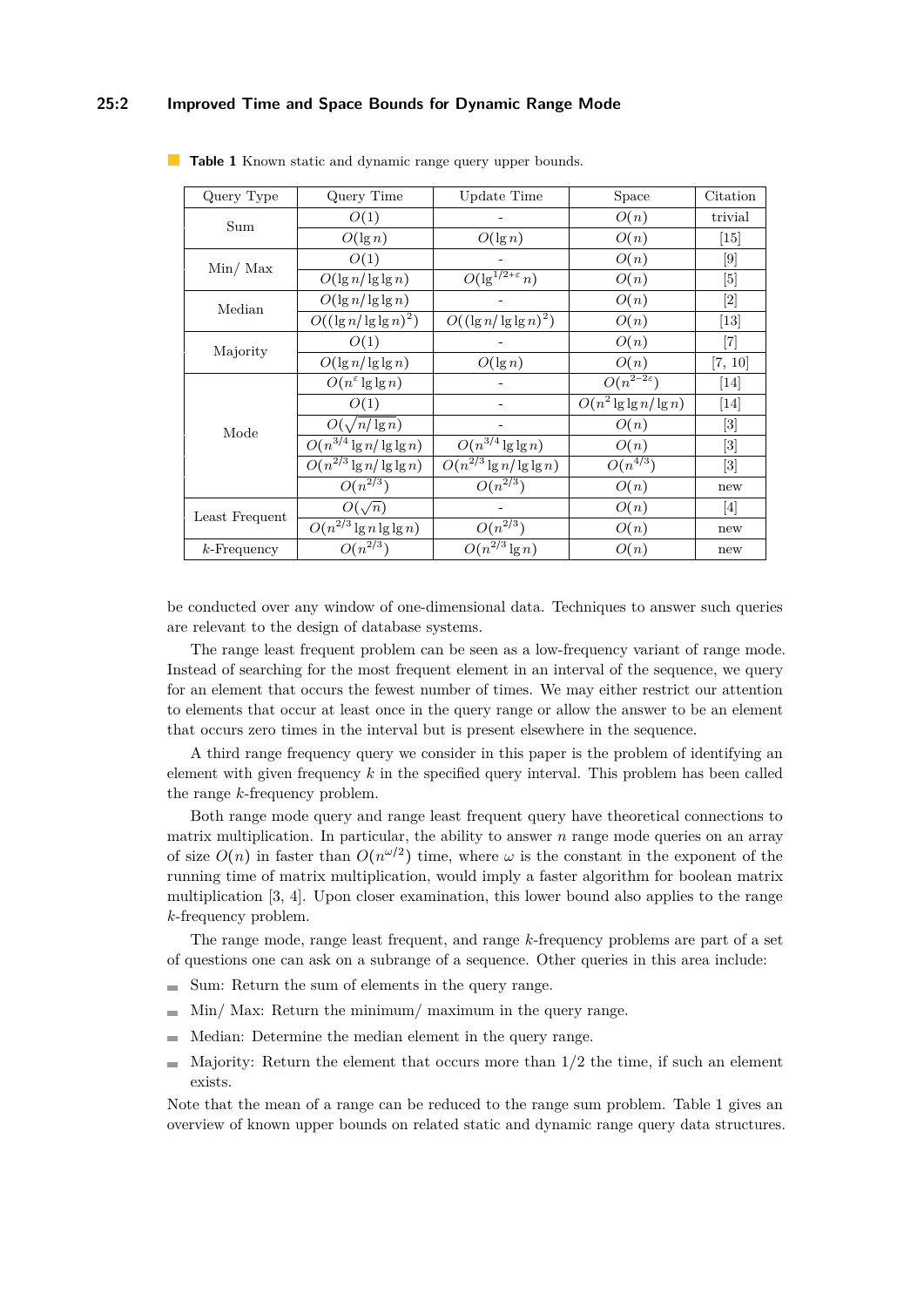## **1.1 Our Results**

We improve the results of Chan et al. [\[3\]](#page-11-0) by giving a dynamic range mode data structure that takes  $O(n)$  space and supports updates and queries in  $O(n^{2/3})$  time. This improves the query/ update time of their linear space data structure by a polynomial factor and additionally improves the query/ update time of their  $O(n^{4/3})$  space data structure by a  $O(\log n / \log \log n)$  factor. We also include in our update procedures the ability to insert or delete elements in the middle of the array, an operation not addressed in previous dynamic range mode data structures.

Our improvements are based on the observation that knowing how many of a type of element occur in an interval can be as valuable as knowing the elements themselves. Specifically, instead of storing the frequency counts of elements per span, we store the number of elements with a particular frequency count per span. This information can be dynamically maintained, and uses  $O(\log n)$  bits per frequency per span, rather than  $O(\log n)$  bits per unique element per span.

Our technique is general enough to also apply to the range least frequent problem in a dynamic setting. To our knowledge, this is the first data structure to do so. In the version of the problem where we allow an answer to not occur in the specified query interval, our data structure supports queries in  $O(n^{2/3} \log n \log \log n)$  time, updates in  $O(n^{2/3})$  time, and occupies  $O(n)$  space. In the version where the least frequent element must be present in the query interval, we develop a Monte Carlo data structure that supports queries in  $O(n^{2/3})$ time, updates in  $O(n^{2/3} \log n)$  time, and occupies  $O(n \log^2 n)$  space. This data structure is correct with high probability for any polynomial sequence of updates and queries, with the restriction that updates are made independently of the results of previous queries. Notably, if the set of queries and updates is fixed in advance or given to the algorithm all at once, this property holds.

Furthermore, our Monte Carlo data structure is powerful enough to apply to the dynamic range *k*-frequency problem, also supporting queries in  $O(n^{2/3})$  time, updates in  $O(n^{2/3} \log n)$ time, and occupying  $O(n \log^2 n)$  space. This data structure can be augmented to count the number of elements below, above, or at a given frequency, supporting both queries and updates in  $O(n^{2/3})$  time and using  $O(n)$  space, without the need for an independence assumption.

We organize our results as follows. In Section [2,](#page-2-0) we review previous work on static and dynamic range mode and least frequent element queries. In Section [3,](#page-4-0) we briefly give some notation that will be used for the rest of the paper. In Section [4,](#page-4-1) we give the basic setup of the  $O(n)$  space data structure. Section [5](#page-6-0) describes how to answer a range mode query in  $O(n^{2/3})$  time. Section [6](#page-7-0) explains how to support updates to our base data structures in  $O(n^{2/3})$  time. In Section [7,](#page-8-0) we discuss how to answer range least frequent queries in  $\tilde{O}(n^{2/3})$ time. Section [8](#page-10-0) describes how to find an element of a given frequency in a specified range in  $O(n^{2/3})$  time. Here we also mention additional frequency operations our data structure can support. Due to space limitations, we will not describe how the data structure can be made to support insertion and deletion of elements in the conference version of this paper.

## <span id="page-2-0"></span>**2 Previous Work**

## **2.1 Static Range Mode Query**

The static range mode query problem was first studied by Krizanc et al. [\[14\]](#page-12-7). Their focus is primarily on subquadratic solutions with fast queries, achieving  $O(n^{2-2\varepsilon})$  space and  $O(n^{\varepsilon} \log n)$  query time, with  $0 < \varepsilon \leq 1/2$ , and  $O(n^2 \log \log n / \log n)$  space and  $O(1)$  query

**E S A 2 0 1 8**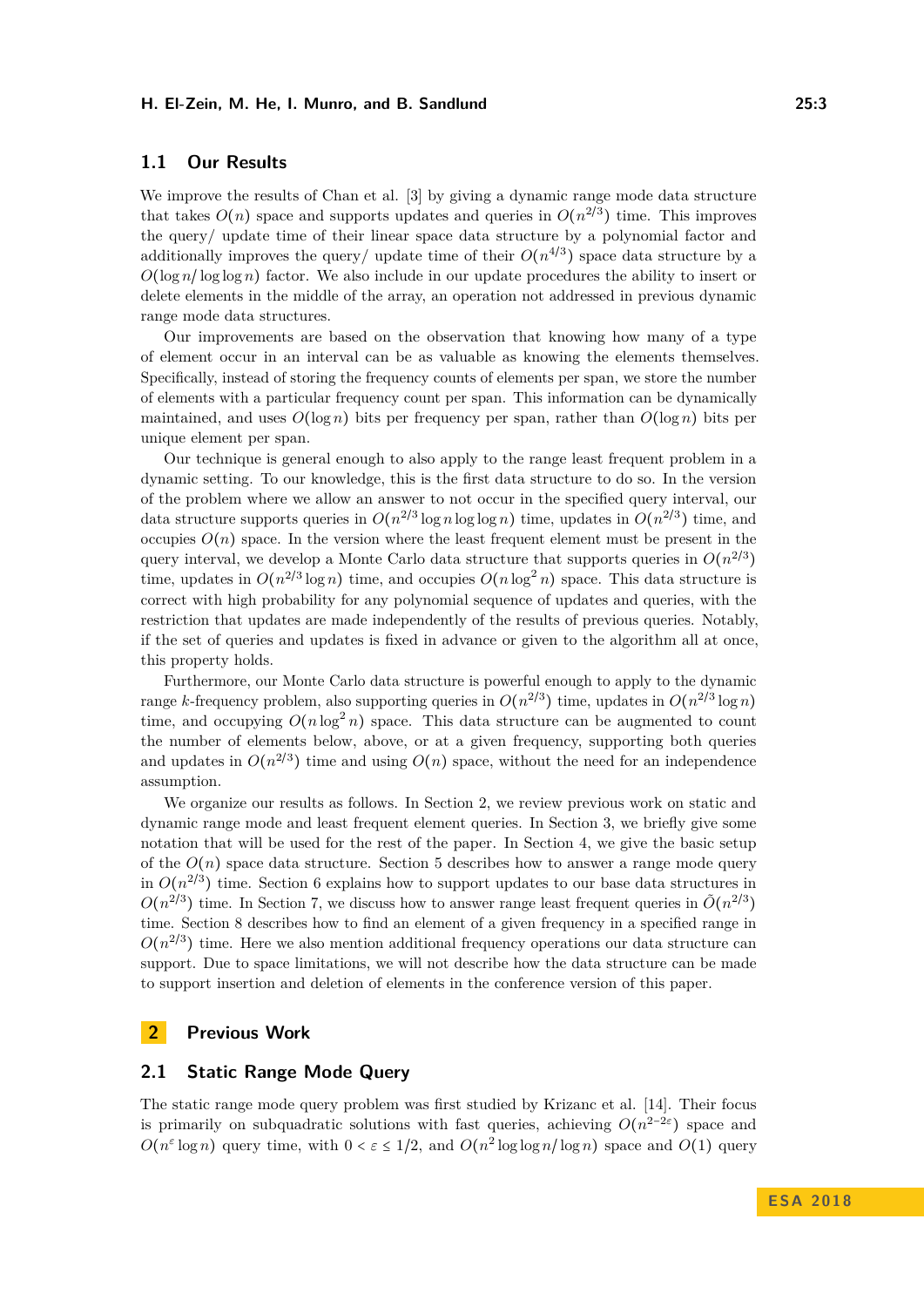#### **25:4 Improved Time and Space Bounds for Dynamic Range Mode**

time. If we set  $\varepsilon = 1/2$  with the first approach, this gives a linear space static range mode data structure with query time  $O(\sqrt{n}\log n)$ . By substituting an  $O(\log \log n)$  data structure for predecessor search, such as van Emde Boas trees, the query time can immediately be improved to  $O(\sqrt{n}\log\log n)$ .

Chan et al. [\[3\]](#page-11-0) focus on linear space solutions to static range mode. They achieve a clever chan ce al. [o] locals on linear space solutions to static range mode. They achieve a circle<br>array-based solution with  $O(n)$  space and  $O(\sqrt{n})$  query time. By using bit-packing tricks and more advanced data structures, they reduce the query time to  $O(\sqrt{n/\log n})$ .

As with many range query data structures, the range mode problem has also been studied in an approximate setting [\[12,](#page-12-9) [1\]](#page-11-2).

## **2.2 Static Range Least Frequent Query**

The range least frequent problem was first studied by Chan et al. [\[4\]](#page-12-8). They again focus on linear-space solutions, this time achieving  $O(n)$  space and  $O(\sqrt{n})$  time query. In their paper, they focus on the version of range least frequent element where the element must occur in the query range.

## **2.3 Dynamic Range Mode**

Chan et al. [\[3\]](#page-11-0) also study the dynamic range mode problem. They give a solution tradeoff that at linear space, achieves  $O(n^{3/4} \log n / \log \log n)$  worst-case time range mode query and  $O(n^{3/4} \log \log n)$  amortized expected time update. At minimal update/ query time, this tradeoff gives  $O(n^{4/3})$  space and  $O(n^{2/3} \log n / \log \log n)$  worst-case time range mode query and amortized expected time update.

#### **2.4 Lower Bounds**

Both [\[3\]](#page-11-0) and [\[4\]](#page-12-8) give conditional lower bounds for range mode and range least frequent problems, respectively. Chan et al. [\[3\]](#page-11-0) reduces multiplication of two  $\sqrt{n} \times \sqrt{n}$  boolean matrices to *n* range mode queries in an array of size  $O(n)$ . This indicates that with current knowledge, preprocessing an *O*(*n*)-sized range mode query data structure and answering *n* range mode queries cannot be done in better than  $O(n^{\omega/2})$  time, where  $\omega$  is the constant in the exponent of the running time of matrix multiplication. With  $\omega = 2.3727$  [\[17\]](#page-12-10), this implies with current knowledge that a range mode data structure must either have preprocessing time at least  $\Omega(n^{1.18635})$  or query time at least  $\Omega(n^{0.181635})$ . Since we may choose to update an array rather than initializing it, this lower bound also indicates that a dynamic range mode data structure must have update/ query time at least  $\Omega(n^{\omega/2-1})$ .

In [\[3\]](#page-11-0), Chan et al. also give another conditional lower bound for dynamic range mode. They reduce the multiphase problem of Pǎtraşcu  $[16]$  to dynamic range mode. A reduction from 3-SUM (given *n* integers, find three that sum to zero) is given by Pǎtraşcu [\[16\]](#page-12-11) to the multiphase problem. Based on the conjecture that the 3-SUM problem cannot be solved in  $O(n^{2-\epsilon})$  time for any positive constant  $\varepsilon$ , this chain of reductions implies a dynamic range mode data structure must have polynomial time query or update.

The reduction of  $\sqrt{n} \times \sqrt{n}$  boolean matrix multiplication to *n*  $O(n)$ -sized range mode queries can be adopted to achieve the same conditional lower bound for the range least frequent problem [\[4\]](#page-12-8). Upon examination, the conditional lower bound also applies to *k*-frequency queries.

An unconditional lower bound also exists in the cell probe model for the range mode and *k*-frequency problem. Any range mode/ *k*-frequency data structure that uses *S* memory cells of *w*-bit words needs  $\Omega\left(\frac{\log n}{\log(Sw)}\right)$  $\frac{\log n}{\log(Sw/n)}$ ) time to answer a query [\[12\]](#page-12-9).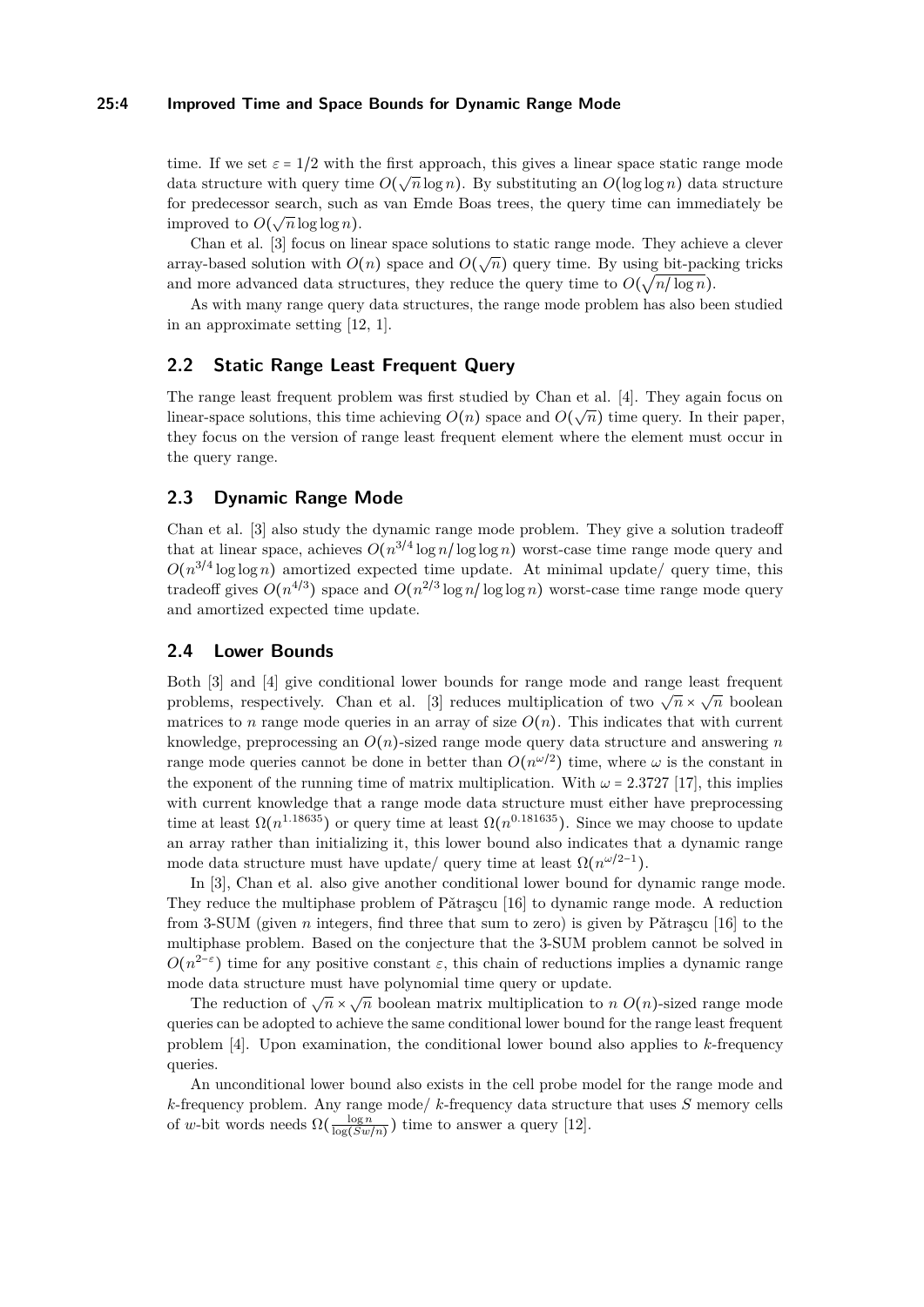#### **H. El-Zein, M. He, I. Munro, and B. Sandlund 25:5**

# <span id="page-4-0"></span>**3 Preliminaries**

Before we discuss the technical details of our results, it will be helpful to develop some notation.

As in [\[3,](#page-11-0) [4\]](#page-12-8), we will denote the subarray of *A* from index *i* to index *j* as  $A[i:j]$  and use array notation  $A[i]$  to denote the element of  $A$  at index  $i$ . We will assume zero-based indexing throughout this paper.

Furthermore, for range frequency data structures, the actual type that array *A* stores is irrelevant; we only care about how many times each element occurs. It will be useful to think of the identity of an element as a color. Therefore, we may say the color *c* occurs with frequency f in range  $A[l : r]$ . This is to distinguish that we are not referring to a particular index but rather the identity of multiple indices in the range.

For simplicity, we will assume the number of elements *n* is a perfect cube; however, the results discussed easily generalize for arbitrary *n*. All log's in this paper are assumed to be base 2.

In all our proofs, we analyze space cost in words, that is,  $O(\log n)$  collections of bits.

## <span id="page-4-1"></span>**4 Data Structure Setup**

The idea of our data structure will be to break up array *A* into  $O(n^{1/3})$  evenly-spaced endpoints, so that there are  $O(n^{2/3})$  elements between each endpoint. We will use capital letters *L* and *R* when referring to particular endpoints. We will also occasionally refer to the elements between two consecutive endpoints as a segment; therefore, there are  $O(n^{1/3})$ segments in *A*.

Each color that occurs in *A* will be split into the following two disjoint categories:

- **Frequent Colors**: Any color that appears more than  $n^{1/3}$  times in A.
- **Infrequent Colors**: Any color that appears at most  $n^{1/3}$  times in A.

Note that there can be at most  $n/n^{1/3} = n^{2/3}$  frequent colors in *A* at any point in time.

Our data structure will need to use dynamic arrays as auxiliary data structures. These dynamic arrays will be a modification of the simple two-level version of the data structure described by Goodrich and Koss [\[11\]](#page-12-12). We have the following lemma regarding the performance of these dynamic arrays:

<span id="page-4-2"></span> $\triangleright$  **Lemma 1.** *There is a dynamic array data structure D that occupies*  $O(n)$  *space and supports:*

- **1.**  $D[i]$ : Retrieve/ Set the element at rank *i*, in  $O(1)$  time.
- **2.** *Insert*(*i, x*)*: Insert the element x at rank i*, *in*  $O(\sqrt{n})$  *time.*
- **3.** *Delete*(*i, x*)*: Delete* the element *x* at rank *i*, in  $O(\sqrt{n})$  time.
- **4.** *Rank*(*ptr*)*: Determine the rank of the element pointed to by ptr, in O*(1) *time.*

The modified data structure will be discussed in the full version of this paper. If desired, the data structure can be replaced by a balanced binary search tree, at the cost of additional logarithmic factors in the query times of our data structure.

We can now describe the base set of auxiliary data structures used throughout the paper: **1.** Arrays  $B_{L,R}$ , for all pairs of endpoints  $L, R$ , indexed from 0 to  $n^{1/3}$ , so that

 $B_{L,R}[i]$  := The number of infrequent colors with frequency *i* in  $A[L:R]$ .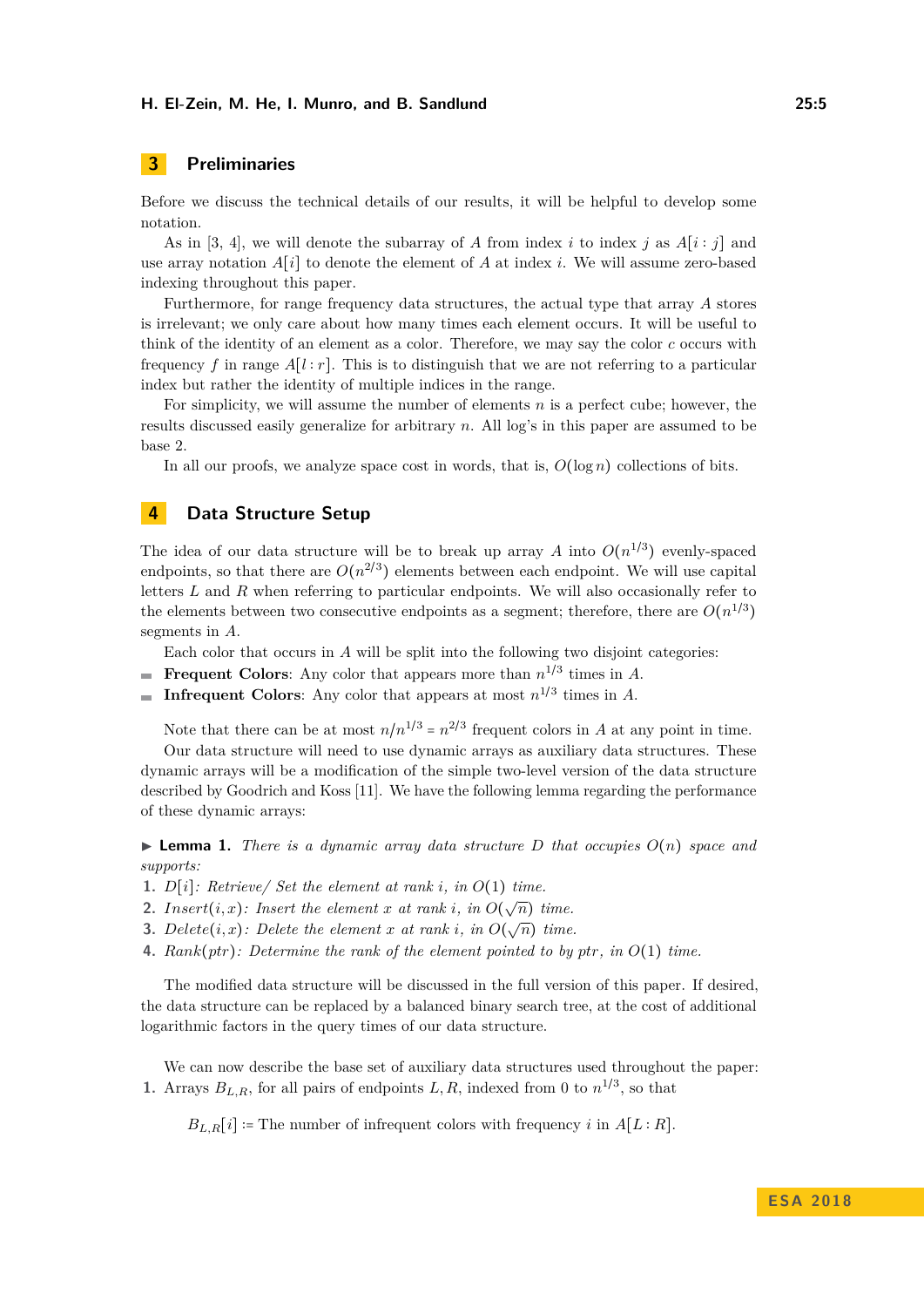**2.** Dynamic arrays  $D_c$ , for every color  $c$ , so that

 $D_c[i]$  := The index in *A* of the *i*th occurrence of color *c*.

**3.** An array *E* parallel to *A* so that

 $E[i] \coloneqq A$  pointer to the location in memory of index *i* in dynamic array  $D_{A[i]}$ .

**4.** A binary search tree *F* of endpoints. At each endpoint *R*, we store

 $F[R] := A$  binary search tree on frequent colors, giving their frequency in  $A[0:R]$ .

In regards to  $B_{L,R}$ , we will sometimes refer to the set of elements between endpoints L and *R* as the span of *L* and *R*.

We now analyze the space complexity and construction time.

 $\blacktriangleright$  **Lemma 2.** *The base data structures take*  $O(n)$  *space.* 

**Proof.** The arrays  $B_{L,R}$  have size  $O(n^{1/3})$  and there are  $O(n^{2/3})$  of them, so in total these take  $O(n)$  space. Every index of A is present in exactly one of the  $D<sub>c</sub>$  arrays, and each dynamic array takes linear space. Therefore, in total all  $D_c$  arrays take  $O(n)$  space. Array *E* has exactly the same size as *A* and thus takes  $O(n)$  space. The binary search trees in each node of *F* have size equal to the number of frequent colors, which is at most  $n^{2/3}$ . Since there are  $O(n^{1/3})$  endpoints and thus nodes of *F*, this structure takes  $O(n)$  space.

**Example 12.** The base data structures can be initialized in  $O(n^{4/3})$  time.

**Proof.** We can count the number of occurrences of each color in  $O(n \log n)$  time and determine for each color whether it is frequent or infrequent. Let *A* ′ be the array *A* without any frequent colors. We can scan  $A'$   $n^{1/3}$  times, starting from each endpoint, to build the arrays  $B_{L,R}$ . This will be done as follows. For each scan, we maintain an array  $T$  so that  $T[c]$  denotes the number of occurrences of color *c* found so far. We also maintain the array *BL,*<sup>∗</sup> which is the array *B* with endpoint *L* and a variable right endpoint, that is maintained as elements are scanned. When  $A[i] = c$ , we check the number of occurrences of *c* to update  $B_{L,*}$  to the correct state. In total, each element scanned results in  $O(1)$  operations, until we reach a right endpoint. When we reach a right endpoint, we write  $B_{L,*}$  to array  $B_{L,R}$ , where  $R$ denotes the right endpoint just encountered. In this way, for all endpoints *L, R*, we spend  $O(n^{1/3})$  time to create the array. Thus the element scan dominates the time complexity, requiring  $O(n^{4/3})$  time to create all  $B_{L,R}$  arrays.

The dynamic arrays *D<sup>c</sup>* can be built in linear time overall by walking through *A* and appending indices to the ends of  $D<sub>c</sub>$  arrays. At this same time  $E$  can be built. The BSTs for all endpoints in  $F$  can also be built in linear time overall, since there are at most  $n^{2/3}$ frequent colors per list, there are  $n^{1/3}$  lists in total, and counting each frequent element in each interval can be done at the same time in one scan through A.

Throughout the next few sections, we will use the following Lemma, as in [\[3\]](#page-11-0):

<span id="page-5-2"></span> $\blacktriangleright$  **Lemma 4.** Let  $A[i] = c$ . Then, given frequency f and right endpoint *j*, our base data *structures may answer the following questions in constant time:*

<span id="page-5-0"></span>*Does color c occur at least f times in*  $A[i:j]$ ? (1)

<span id="page-5-1"></span>*Does color c occur at most*  $f$  *times in*  $A[i:j]$ ? (2)

*Does color c occur exactly f times in*  $A[i:j]$ ? (3)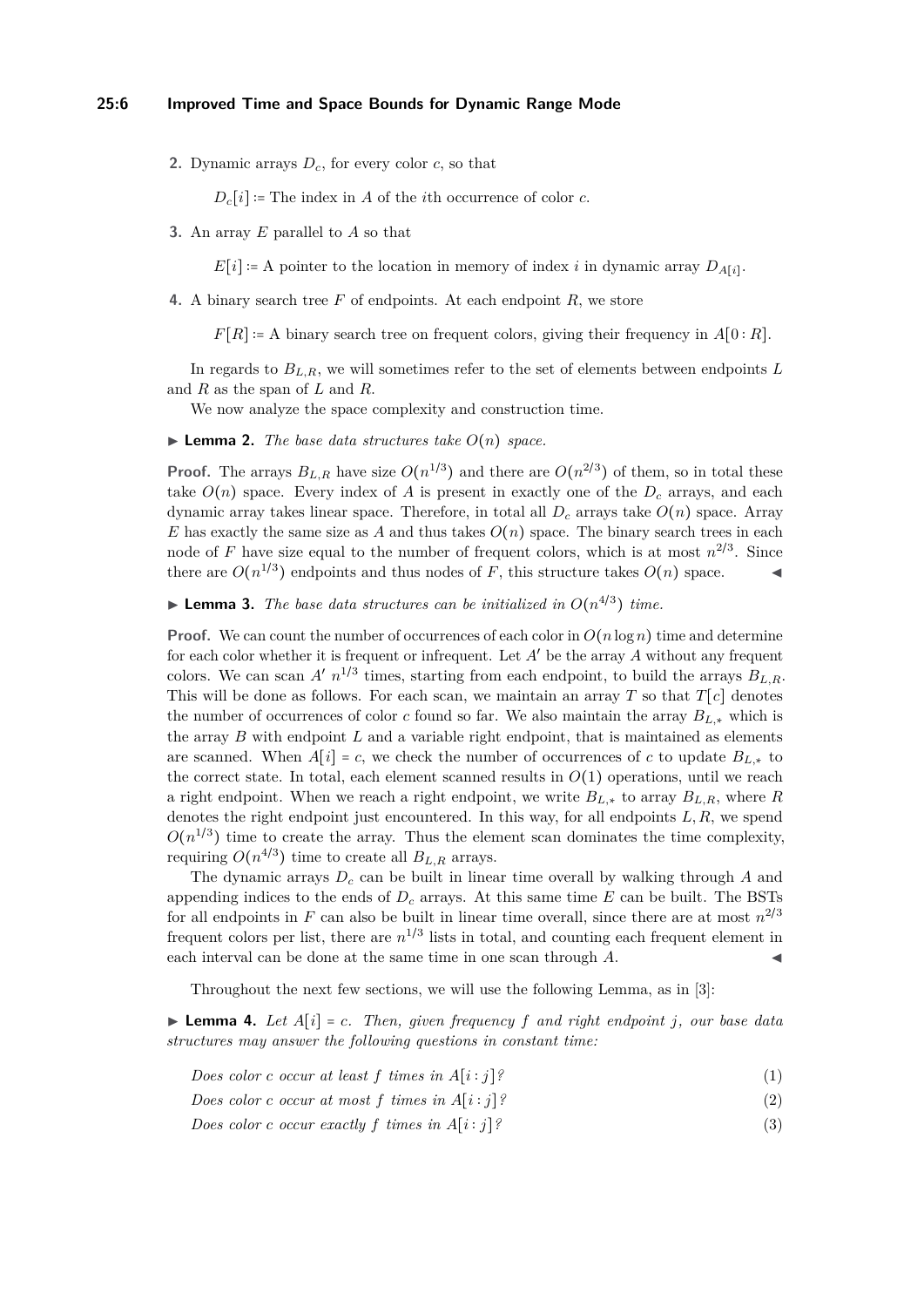**Proof.** We call  $rank(E[i])$  on  $D_c$  to get the rank r of i in  $D_c$ . Since array  $D_c$  stores the indices of every occurrence of color *c* in *A*, the values of  $D_c[r+f]$  and  $D_c[r+f-1]$  determine the answers to the above questions.

A similar strategy can be used to answer the above questions given an index *j* and left endpoint *i*.

# <span id="page-6-0"></span>**5 Range Mode Query**

The range mode query will make use of the following lemma, originating from [\[14\]](#page-12-7) and also used by [\[3\]](#page-11-0):

<span id="page-6-2"></span>**► Lemma 5** (Krizanc et al. [\[14\]](#page-12-7)). Let  $A_1$  and  $A_2$  be any multisets. If c is a mode of  $A_1 \cup A_2$ *and*  $c \notin A_1$ *, then c is a mode of*  $A_2$ *.* 

The query algorithm can be summarized as follows:

<span id="page-6-1"></span>**Algorithm 1** Range Mode Query in *A*[*l* ∶ *r*].

Let *L* and *R* be the first and last endpoints in  $[l, r]$ , respectively.

- **1.** Check the frequency of every frequent color in  $A[L:R]$  via BSTs  $F[R]$  and  $F[L]$ . Let  $f$ be the highest frequency found so far.
- **2.** Ask question [\(1\)](#page-5-0) for all colors in  $A[l : L-1] \cup A[R+1 : r]$  with frequency f and right endpoint  $r/$  left endpoint *l*. If [\(1\)](#page-5-0) is answered in the affirmative for color *c*, linearly scan  $D_c$  to count the number of occurrences of color *c* in [*l, r*], update *f*, and continue.
- **3.** Find the largest nonzero index of *BL,R*. If this is larger than *f*, update *f* and do the following:
	- **a.** Find the next endpoint  $R'$  to the left of  $R$ .
	- **b.** Check  $B_{L,R'}[f]$ . If  $B_{L,R'}[f] < B_{L,R}[f]$ , search  $A[R'+1:R]$  for a color that occurs  $f$ times in  $A[L:R]$ , via question [\(3\)](#page-5-1) with left endpoint *L*.
	- **c.** Otherwise, repeat from step (a) with  $R \leftarrow R'$ .
- **4.** Return *f* and the corresponding color found from either step 1, 2, or 3(b).

▶ **Theorem 6.** *Algorithm [1](#page-6-1) finds the current range mode of*  $A[l:r]$  *in*  $O(n^{2/3})$  *time.* 

**Proof.** Endpoints *L* and *R* can be found from  $[l, r]$  by appropriate floors and ceilings in constant time.

In step 1, we can iterate through  $F[R]$  and  $F[L]$  in  $O(n^{2/3})$  time, determining frequency counts for all frequent elements.

In step 2, answering question [\(1\)](#page-5-0) takes *O*(1) time per element via Lemma [4.](#page-5-2) Note that we use left endpoint *l* for elements in range  $A[R+1:r]$  and right endpoint *r* for elements in range  $A[l : L-1]$ . Although we do not check [\(1\)](#page-5-0) for the full range  $[l, r]$ , we will check the first/ last occurrence of any color in  $A[l : L-1] \cup A[R+1 : r]$ , thereby effectively checking for all of  $[l, r]$ . When [\(1\)](#page-5-0) is answered in the affirmative at index *i*, we linearly scan  $D_c$ , starting at  $D_c[i+f+1]$   $(D_c[i-f-1]$  if  $i \in [R+1:r])$  to determine a new highest frequency. Let us determine the cost of these linear scans. Let *c* be the most frequent color found from steps 1 and 2. If *c* is an infrequent color, it cannot occur more than  $n^{1/3}$  times, so the total cost of the linear scans is no more than  $O(n^{1/3})$ . If it is a frequent color, its frequency cannot have increased by more than  $O(n^{2/3})$ , since its frequency was checked in step 1 and only  $O(n^{2/3})$ elements exist in  $A[l : L-1] \cup A[R+1 : r]$ . Thus the total cost of the linear scans is no more than  $O(n^{2/3})$ . In either case, step 2 takes  $O(n^{2/3})$  time.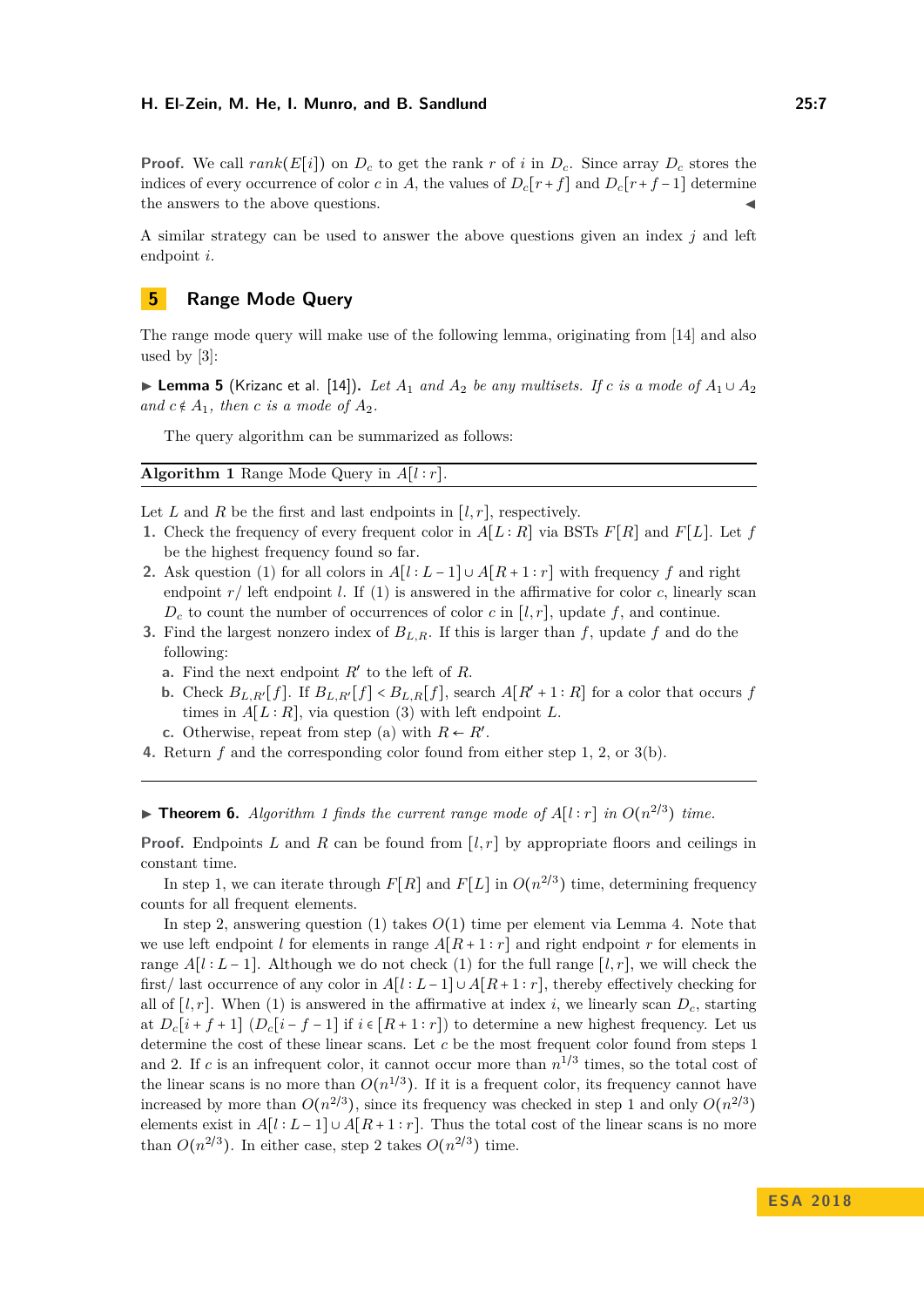#### **25:8 Improved Time and Space Bounds for Dynamic Range Mode**

For step 3, finding the largest nonzero index of  $B_{L,R}$  takes  $O(n^{1/3})$  time. If this is larger than the frequencies found in steps 1 or 2, we execute steps  $3(a)$  -  $3(c)$ . We can only repeat the steps at most  $O(n^{1/3})$  times. The condition  $B_{L,R'}[f] < B_{L,R}[f]$  will happen for one of these iterations, since eventually  $R' = L$  in which case there are no elements accounted for in the interval. When  $B_{L,R'}[f] < B_{L,R}[f]$ , this implies a color with frequency f in range [*L, R*] appears somewhere in  $A[R'+1:R]$ . There are only  $O(n^{2/3})$  elements in  $A[R'+1:R]$ . Checking if color *c* occurs exactly *f* times in  $A[L:R]$  can be done by asking question [\(3\)](#page-5-1).

For the correctness of the value returned in step 4, note that the mode of *A*[*l* ∶ *r*] is either an element in  $A[l : L-1] \cup A[R+1 : r]$  or the mode of  $A[L : R]$ , by Lemma [5.](#page-6-2) The frequency of all colors in  $A[l : L-1] \cup A[R+1 : r]$  is checked. Further, the frequency of infrequent and frequent colors for interval  $A[L:R]$  is also checked in steps 1 and 3, respectively. Therefore the color and frequency returned in step 4 must be the mode of  $A[l : r]$ . Putting it together, we see Algorithm [1](#page-6-1) is correct and takes  $O(n^{2/3})$  time.

# <span id="page-7-0"></span>**6 Update Operation**

The update operation will require us to keep the base data structures up to date. Given update  $A[i] \leftarrow c$ , there are two similar procedures that must occur: adjusting the data structures for the removal of current color *A*[*i*] and adjusting the data structures for the addition of color *c* at index *i*.

The following algorithm can be used for both procedures. We note that if either the color removed is the last occurrence of its type or the color added is a new color, the list *D<sup>c</sup>* will have to also be constructed/ deleted and  $B_{L,R}$  should be modified to only reflect colors present in *A*. For simplicity we omit these details from Algorithm [2.](#page-7-1)

<span id="page-7-1"></span>

| <b>Algorithm 2</b> Update Base Data Structures for Addition/ Removal of Color $c$ at Index $i$ . |  |  |  |  |  |  |
|--------------------------------------------------------------------------------------------------|--|--|--|--|--|--|
|                                                                                                  |  |  |  |  |  |  |

- **1.** If color *c* is infrequent prior to this operation, count how many times *c* occurs in each span via *Dc*, decrementing the corresponding index of each *B* array.
- **2.** Adjust  $D_c$  by adding/ removing *i*. If this is an add operation, set  $E[i]$  to the memory location of *i* in  $D_c$ .
- **3.** If color *c* remains or becomes infrequent after step 2, again count how many times *c* occurs in each span via *Dc*, incrementing the corresponding index of each *B* array.
- **4.** If color *c* became infrequent in step 2, delete its entry in all nodes of *F*. If color *c* became frequent after step 2, add its frequencies to *F*. If color *c* remained frequent after step 2, increment the frequencies of all prefixes including index *i* in *F*.

▶ **Theorem 7.** *Algorithm [2](#page-7-1) updates the base data structures for addition/ removal of color c at index i in*  $O(n^{2/3})$  *time.* 

**Proof.** If *c* is an infrequent color prior to the update, step 1 removes its contribution to all *B* arrays. Counting the frequency of color *c* in each interval can be done via  $O(n^{1/3})$ searches through  $D_c$ , each taking  $O(n^{1/3})$  time. We first start at the beginning, finding its frequency for all right endpoints with left endpoint fixed, then move the left endpoint to the next endpoint and repeat, etc. Step 1 in total takes  $O(n^{2/3})$  time.

Adding or removing *i* from  $D_c$  takes  $O(\sqrt{n})$  time, as given in Lemma [1.](#page-4-2) Adjusting  $E[i]$ can be done during this operation, so in total step 2 takes  $O(\sqrt{n})$  time. The analysis of step can be done during this operation, so in total step 2 takes  $O(\sqrt{n})$  time. The analysis of step 3 is identical to step 1. In step 4, adding, deleting, or modifying the entry of color *c* in all/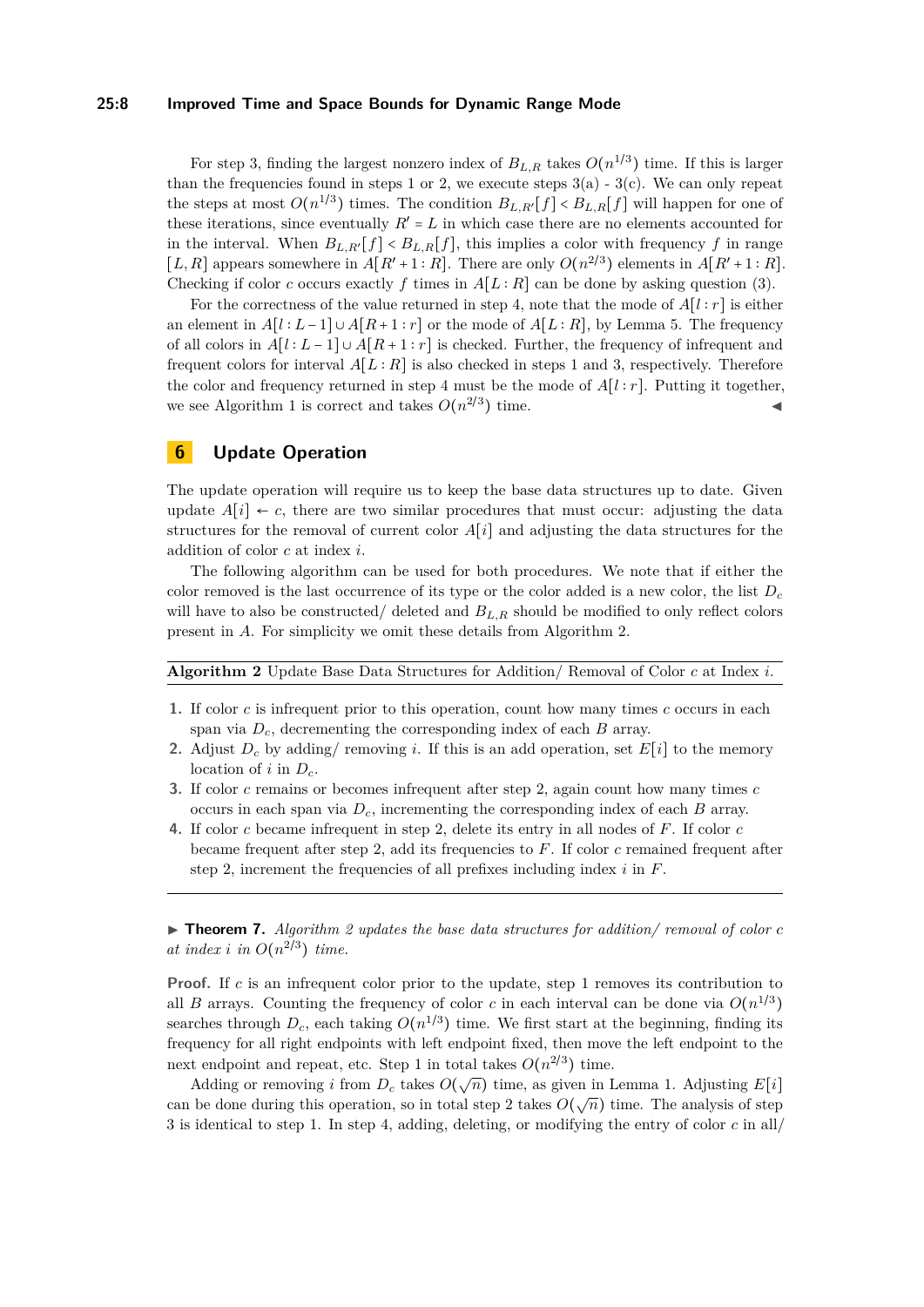#### **H. El-Zein, M. He, I. Munro, and B. Sandlund 25:9**

some nodes of F takes  $O(n^{1/3} \log n)$  time, since each node stores the list of frequent colors and their frequency counts in a BST. If color *c* just became frequent, it only occurs  $O(n^{1/3})$ times in A, and thus counting its frequency from the beginning to each endpoint can be done in  $O(n^{1/3})$  time. In total, step 4 takes at most  $O(n^{1/3} \log n)$  time.

After the completion of Algorithm [2,](#page-7-1) *B* arrays, dynamic array *Dc*, array *E*, and binary search tree *F* has been updated to reflect the current state of array *A*. Since all steps execute in no more than  $O(n^{2/3})$  time, Algorithm [2](#page-7-1) is correct and runs in  $O(n^{2/3})$  time.

## <span id="page-8-0"></span>**7 Range Least Frequent Query, Allowing Zero**

To answer range least frequent queries, we require the use of one more auxiliary data structure: an array  $C_{L,R}$  for all pairs of endpoints  $L, R$ , indexed from 1 to  $n^{1/3}$ . At index  $C_{L,R}[i]$  we store a list of all colors that occur *i* times in *A* such that the smallest span enclosing all occurrences is [*L, R*].

Since each infrequent color is represented exactly once in the *CL,R* lists and there are  $O(n^{2/3} \cdot n^{1/3}) = O(n)$  total indices present, this data structure takes linear space. It can also be initialized in linear time, and we can modify the update procedure of Algorithm [2](#page-7-1) to update  $C_{L,R}$  at the same time as  $B_{L,R}$  for no additional time cost.

It is additionally worth noting that since the Range Least Frequent Query will require  $\tilde{O}(n^{2/3})$  time, the use of dynamic arrays for data structures  $D_c$  is not necessary for this section. Instead, we can use binary search trees, augmented to support lookup by index in  $O(\log n)$  time, or Dietz' data structure [\[6\]](#page-12-13). For the best time complexity, we will use augmented binary search trees to count occurrences of colors in a specific range and an augmented dynamic linear-space van Emde Boas tree to count occurrences of colors between endpoints. The van Emde Boas tree stores a single node for any endpoint *R* that a color appears in, which keeps the number of occurrences of that color from the beginning to endpoint *R*. The van Emde Boas tree can be updated in  $O(n^{1/3} \log \log n)$  time upon insertion or removal and via predecessor/ successor queries, can support counting the number of occurrences of any color between any two endpoints in  $O(\log \log n)$  time.

<span id="page-8-1"></span>**Algorithm 3** Range Least Frequent Query in *A*[*l* ∶ *r*], Allowing Zero.

Let *L* and *R* be the first and last endpoints in  $[l, r]$ , respectively.

- **1.** Check the frequency of every frequent color in  $A[l : r]$  via  $D_c$ . Let f be the lowest frequency found so far.
- **2.** Find the set of all infrequent colors that occur in  $A[l : L-1] \cup A[R+1 : r]$ ; call it *U*. Count the frequencies of all colors of *U* in range  $A[l : r]$  and update f with the lowest frequency found so far.
- **3.** Compute  $B'_{L,R}$ , the array  $B_{L,R}$  updated to erase the contribution of all colors in *U*.
- **4.** If the smallest positive-valued index of  $B'_{L,R}$  is less than f, update f and check if any list  $C_{L',R'}[f], [L',R'] \subseteq [L,R],$  is non-empty. If so, return a color from the appropriate list. Otherwise, binary search from *R* to the last endpoint of *A* in the following way:
	- **a.** Let  $R'$  be a value in the middle of the search range. If  $B'_{L,R'}[f] < B'_{L,R}[f]$ , let  $R'$  be the new upper bound; otherwise, continue the search in the half of the range after R'.
	- **b.** When the search range is two consecutive endpoints, we search the range for a color that occurs  $f$  times in  $A[L:R]$  and return its identity.
	- **c.** If the condition in a. is never satisfied, we must repeat a binary search on the other side, with an initial search range of the beginning of *A* to *L*.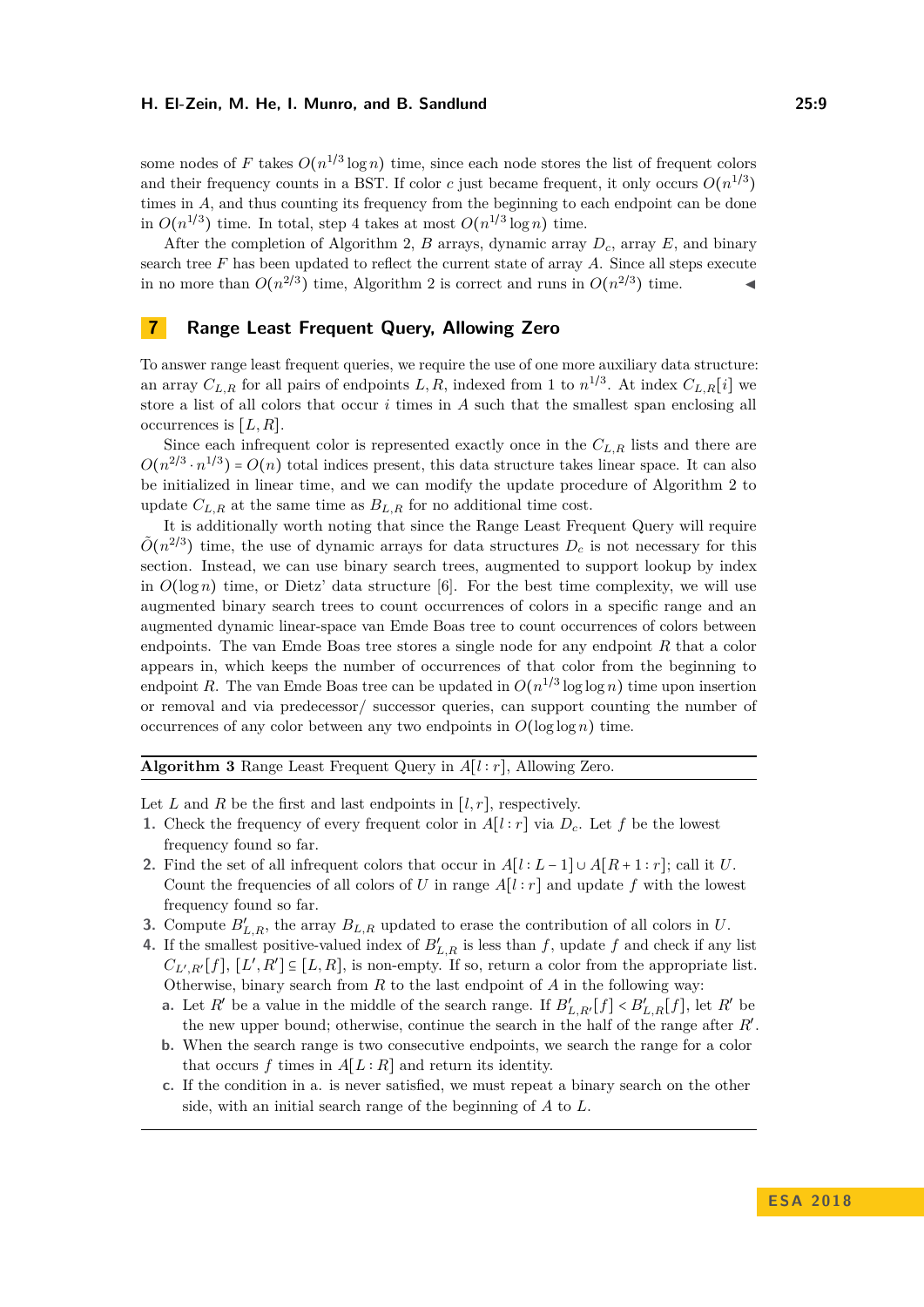#### **25:10 Improved Time and Space Bounds for Dynamic Range Mode**

I **Theorem 8.** *Algorithm [3](#page-8-1) finds the least frequent element of A*[*l* ∶ *r*]*, allowing zero, in*  $O(n^{2/3} \log n \log \log n)$  *time.* 

**Proof.** We can find a list of frequent colors in any node of the *F* BST. Using an augmented binary search tree for  $D_c$ , step 1 can then be done in  $O(n^{2/3} \log n)$  time. In step 2, since there are  $O(n^{2/3})$  elements in  $A[l:L-1] \cup A[R+1:r]$ , we can find color set *U* and complete step 2 similarly to step 1 in  $O(n^{2/3} \log n)$  time. Step 3 requires counting the frequency of each color of *U* in range  $A[L:R]$  and decrementing the corresponding index to make  $B'_{L,R}$ ; thus it can also be done in  $O(n^{2/3} \log \log n)$  time using the augmented van Emde Boas tree.

In step 4 we are looking for a least frequent element of  $A[L:R]$  that does not occur in  $A[l : L-1] \cup A[R+1 : r]$ . All colors of  $A[l : L-1] \cup A[R+1 : r]$  are represented in set *U*, found in step 3. We effectively erase the contribution of colors of *U* via computing  $B'_{L,R}$ ; therefore, we can proceed as if colors of  $U$  do not exist in  $A$ . We will refer to  $A'$  as array  $A$ without any colors of *U*.

If the least frequent color in  $A'[L:R]$  does not exist elsewhere in A, then its identity will be stored in a list  $C_{L',R'}[f], [L',R'] \subseteq [L,R]$ . Note colors of *U* need not be special-cased for this lookup, since by appearing in  $A[l : L-1] \cup A[R+1 : r]$ , they will not be present in any of the searched lists. Otherwise, we know the least frequent color in  $A'[L:R]$  must occur somewhere else in  $A'$ .

Now, amongst all colors in  $A'$ , we know frequency f is minimal in range  $A'[L:R]$ . Therefore if we increase the range to  $A'[L:R']$ , the frequency of colors can only increase. For this property to hold, we must allow  $f = 0$ .

In each iteration, the smallest positive-valued index of  $B'_{L,R'}$  will be *f* or greater and  $B'_{L,R'}[f]$  will be no more than  $B'_{L,R}[f]$ . If it is less, we know one of the colors that occurred *f* times in  $A'[L:R]$  now occurs more than *f* times in  $A'[L:R']$ . Therefore we may find it in the half of the search range before  $R'$ . If it is the same, we know none of the colors that occurred f times in  $A'[L:R]$  appear in the half of the search range before  $R'$ . Either way we decrease the search range by a factor of 2. When the range represents two consecutive endpoints, we can search it for a color that occurs *f* times in  $A[l:r]$  in  $O(n^{2/3} \log n)$  time.

However, if *R'* is the end of the array and  $B'_{L,R'}[f] = B'_{L,R}[f]$ , then none of the colors that appear *f* times in  $A'[L:R]$  appear to the right of R in  $A'$ . In this case, we can repeat the same binary search on the other side, decreasing a left endpoint  $L'$  and checking the same condition. Since the least frequent color in  $A'[L:R]$  must occur elsewhere in A, as it was not present in any of the lists  $C_{L',R'}[f]$ , the search on this side must identify a color that appears  $f$  times in  $A'[L:R]$ .

The time complexity of step 4 can be analyzed as follows. Checking the lists *CL*′ *,R*′ takes  $O(n^{2/3})$  time, since there can be  $O(n^{2/3})$  endpoints  $[L', R'] \subseteq [L, R]$ . The binary search is on endpoints, of which there are  $O(n^{1/3})$ . Thus, there are  $O(\log(n^{1/3})) = O(\log n)$ iterations of the binary search, and in each iteration we must compute  $B'_{L,R'}$  or  $B'_{L',R}$ . This computation takes  $O(n^{2/3} \log \log n)$  time as in step 3. Therefore the binary search process takes  $O(n^{2/3} \log n \log \log n)$  time. In total, step 4 takes  $O(n^{2/3} \log n \log \log n)$  time.

For correctness, the least frequent element in  $A[l : r]$  is either a frequent or infrequent color. If it is a frequent color, it is identified in step 1. If it is an infrequent color, we have two cases. Either the color occurs in  $A[l : L-1] \cup A[R+1 : r]$ , and thus set *U*, or it does not occur in set *U*. Step 2 accounts for all infrequent colors in set *U*. Steps 3 and 4 account for the last case. By the above, these steps find an infrequent color in  $A[L:R]$  that does not occur in  $A[l:L-1] \cup A[R+1:r]$  in  $O(n^{2/3}\log n \log \log n)$  time. Thus, Algorithm [3](#page-8-1) is correct and finds the least frequent element of  $A[l:r]$ , allowing zero, in  $O(n^{2/3} \log n \log \log n)$  $time.$   $\blacksquare$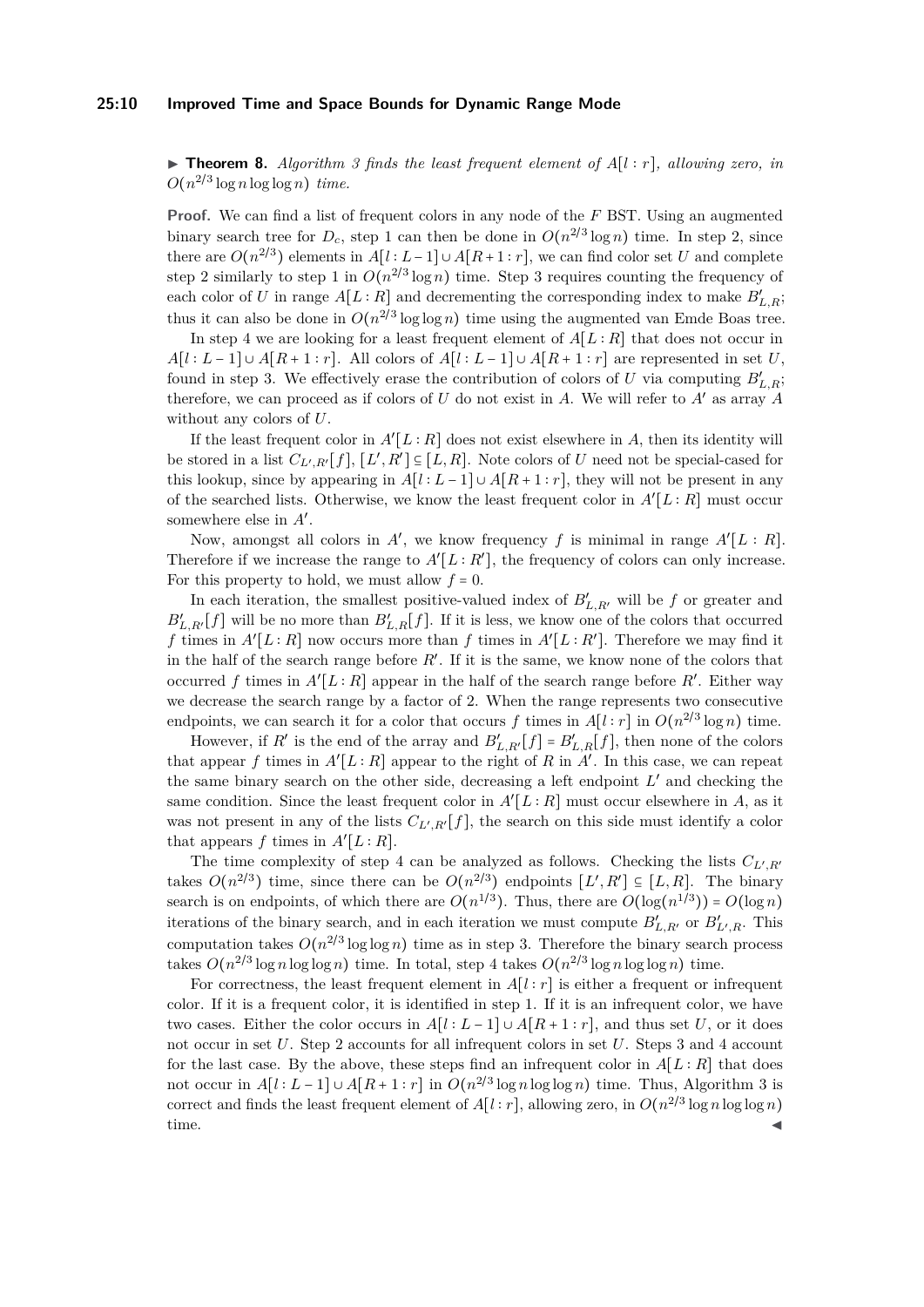# <span id="page-10-0"></span>**8 Range** *k***-Frequency Query**

The previous two sections make use of a monotonicity property to find a color of given frequency in a range: for range mode, we know the frequency of the most frequent element can only decrease if the query range is decreased; furthermore, for range least frequent, we know the frequency of the least frequent element can only increase if the query range is increased. For this monotonicity condition to hold for least frequent elements, we must allow answering with an element of frequency zero. To force our answer to be an element that occurs in the query range, we must use an additional data structure that allows retrieval of colors by frequency in the  $B_{L,R}$  arrays. To achieve  $O(n)$  space, we cannot afford to store a list of colors at each index  $B_{L,R}[i]$ , and storing a single color at each index will run into issues during updates. Instead, we will use the following data structure which is similar to randomized data structures in the dynamic streaming literature [\[8\]](#page-12-14):

<span id="page-10-1"></span>**Example 9.** There is a Monte Carlo data structure that occupies expected  $O(\log^2 n)$  space *and supports:*

**1.** *Insert*(*x*)*: Insert element x into the collection, in*  $O(\log n)$  *expected time.* 

- **2.**  $Delete(x)$ :  $Delete$   $element x$   $from$   $the$   $collection, in$   $O(log n)$   $expected$   $time$ .
- **3.** *Retrieve*()*: Return an element in the collection, in O*(1) *expected time.*

*The data structure requires the Delete* $(x)$  *operation is executed independently of the results of Retrieve*()*.*

The low-space data structure will be described in the full version of this paper. With it, we can answer the general problem of finding an element of given frequency in a query range. The additional auxilliary data structures needed will be as follows:

- **1.** An array  $G_{L,R}$  parallel to  $B_{L,R}$ . At index  $G_{L,R}[i]$ , we store the number of infrequent colors with frequency *i* in  $A[L:R]$ , excluding colors that appear in segments immediately left of *L* or right of *R*.
- **2.** An array  $H_{L,R}$ , parallel to  $G_{L,R}$ , so that at index  $H_{L,R}[i]$ , we store a collection of colors counted in  $G_{L,R}[i]$  in the data structure of Lemma [9.](#page-10-1)

The array *GL,R* is similar to the item (ii) stored in table *D* of [\[4\]](#page-12-8). During preprocessing, *G* arrays can be built similarly to *B*; however, when we fix left endpoint, we check all colors that occur in the segment to the left. We avoid counting such colors. Similarly, before we finalize the count for  $G_{L,R}$ , we move the right endpoint out as if to count the next range, keeping track of colors encountered. We subtract the frequency of such colors in *GL,R*. Whenever we add to/ subtract from  $G_{L,R}$ , we can insert or delete the color from  $H_{L,R}$ .

As explained above, our space cost now becomes  $\tilde{O}(n)$ . Furthermore, our updates to G and *H* can be done alongside the update to *B*; however, since each insertion takes  $O(\log n)$ time, the update procedure now takes  $O(n^{2/3} \log n)$  time. With this we have: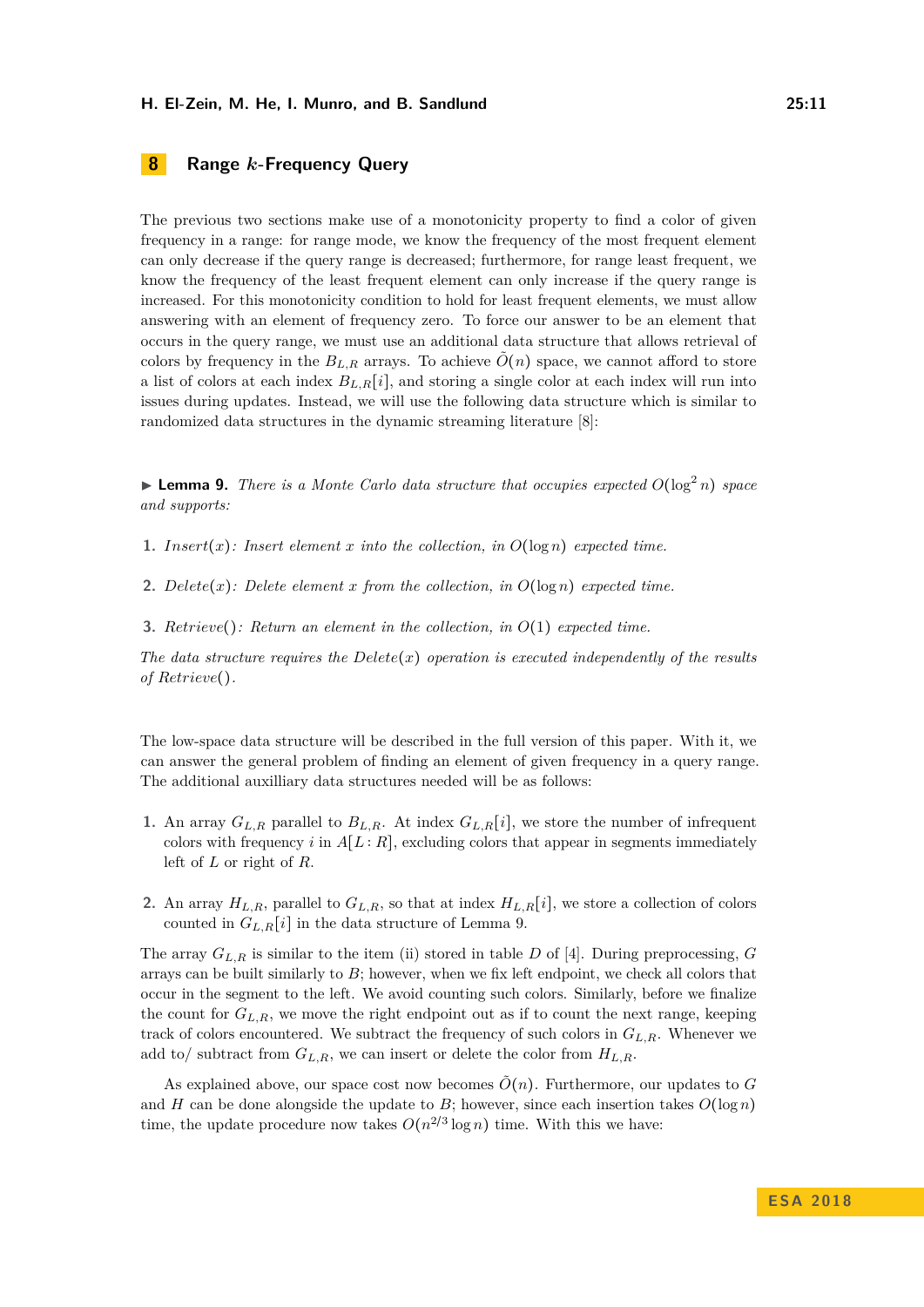<span id="page-11-3"></span>**Algorithm 4** Range *k*-Frequency Query in *A*[*l* ∶ *r*].

Let *L* and *R* be the first and last endpoints in  $[l, r]$ , respectively.

- **1.** For color *c* at index *i* in the segment left of *L*, check via *D<sup>c</sup>* to see if *i* is the first index of color *c* to appear in range  $[l, r]$ , or, if outside  $[l, r]$ , the next occurrence of color *c* lies in range  $[l, r]$ . If so, ask question [\(3\)](#page-5-1) for the occurrence of color *c* in  $[l, r]$  with frequency *k* and right endpoint *r*. If answered in the affirmative, return color *c*. Do the same, symmetrically, for colors in the segment right of *R*.
- **2.** For each frequent color not addressed in step 1, check its frequency in *A*[*L* ∶ *R*] via BSTs *F*[*R*] and *F*[*L*]. If any occur with frequency *k*, return the color.
- **3.** If no color is found from step 1, check if  $G_{L,R}[k] > 0$ . If so, return  $H_{L,R}[k]$ *.Retrieve*(). If not, return that no color has frequency  $k$  in range  $A[l:r]$ .

<span id="page-11-4"></span>▶ **Theorem 10.** *Algorithm*  $4$  *returns an element of frequency*  $k$  *in*  $A[l:r]$  *or indicates no such element exists, assuming update operations have been executed independently of results of query operations, in*  $O(n^{2/3})$  *time.* 

**Proof.** In step 1, we look at two full segments of  $O(n^{2/3})$  total elements. For color *c* at index *i*, if  $i \in [l, r]$ , we must determine if index *i* is the first occurrence of color *c* in [*l, r*]. Let  $m = D_c$ *rank*( $E[i]$ ). Index *i* is the first occurrence of color *c* in [*l, r*] if  $D_c[m-1]$  is outside  $[l, r]$ . Similarly, if  $i \notin [l, r]$ , we can again define  $m = D_c$ *rank*( $E[i]$ ), then check if  $D_c[m+1]$  is in [*l, r*]. In any case, for any color that occurs in segments immediately left of *L* or right of *R*, one of the indices will be the first outside  $[l, r]$  or the first within  $[l, r]$ . Thus the frequency of the color will be checked in  $A[l : r]$ . Since we do a constant number of constant time operations for  $O(n^{2/3})$  elements, step 1 takes  $O(n^{2/3})$  time.

As in Algorithm [1,](#page-6-1) step 2 takes  $O(n^{2/3})$  time. Step 3 takes  $O(1)$  time. In any case, in step 1 we check all elements in segments immediately left of *L* or right of *R* to see if they occur k times in  $A[l : r]$ . Furthermore, in steps 2 and 3, we check every frequent and infrequent color that occurs in  $A[L:R]$  but not in segments immediately left of *L* or right of *R*, via array *G*. Thus we have checked every color if it occurs *k* times in  $A[l:r]$ . Since no step takes more than  $O(n^{2/3})$  time, this proves Theorem [10.](#page-11-4)

Algorithm [4](#page-11-3) can be easily modified to return the least frequent element present in the query range with the same time complexity and independence assumption. It can also be modified to count the number of elements above, below, or at a given frequency, as well as only determine the frequency of the least frequent element. Since these queries do not ask for a color, arrays  $H_{L,R}$  are not needed. This reduces the space cost to  $O(n)$ , update cost to  $O(n^{2/3})$ , and requires no independence assumption.

#### **References**

- <span id="page-11-2"></span>**1** Prosenjit Bose, Evangelos Kranakis, Pat Morin, and Yihui Tang. Approximate range mode and range median queries. In *Annual Symposium on Theoretical Aspects of Computer Science*, 2005.
- <span id="page-11-1"></span>**2** Gerth Stølting Brodal, Beat Gfeller, Allan Grønlund Jørgensen, and Peter Sanders. Towards optimal range medians. *Theoretical Computer Science*, 412(24):2588–2601, 2011.
- <span id="page-11-0"></span>**3** Timothy M. Chan, Stephane Durocher, Kasper Green Larsen, Jason Morrison, and Bryan T. Wilkinson. Linear-space data structures for range mode query in arrays. *Theory of Computing Systems*, 55:719–741, 2014.